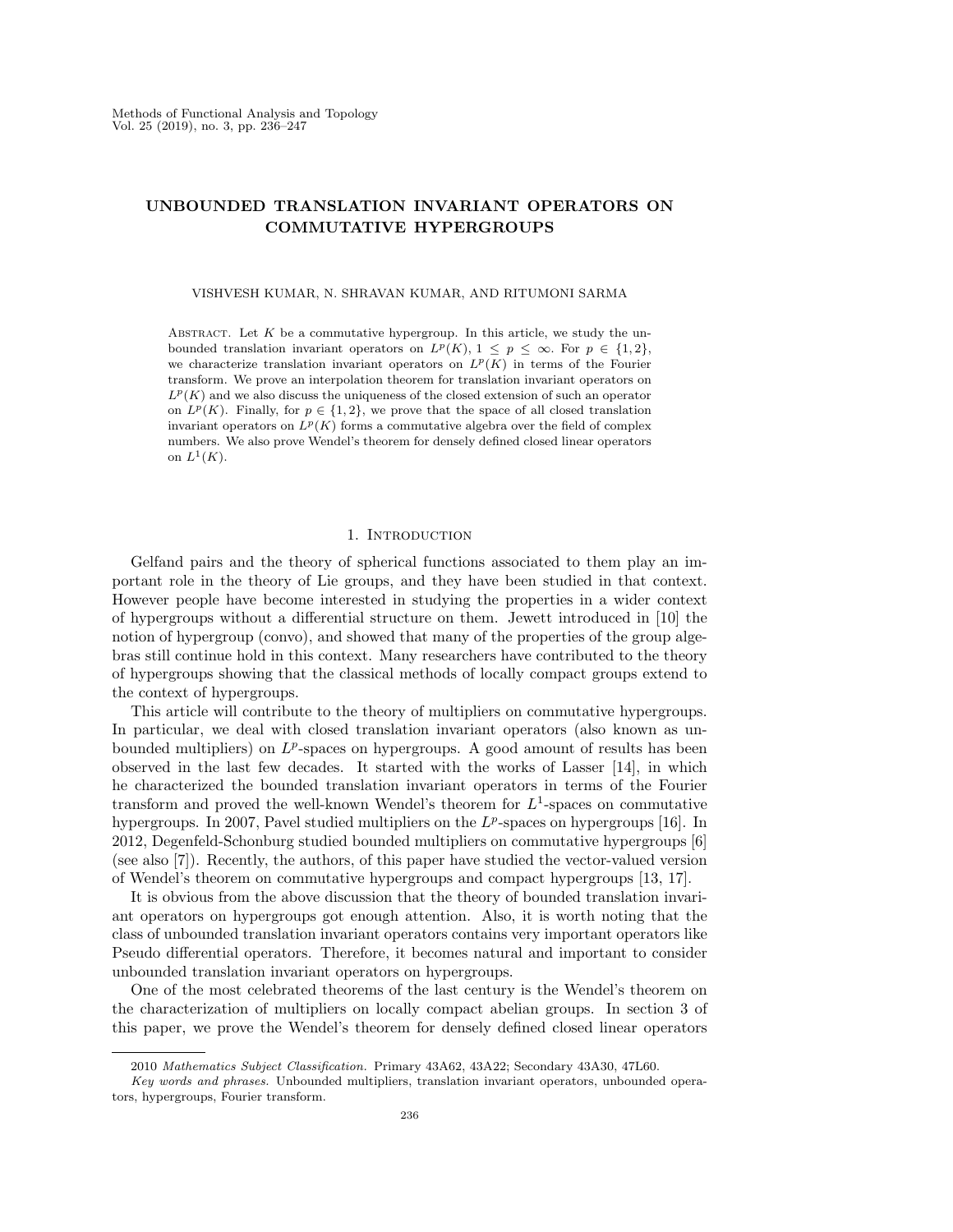on  $L^1(K)$ . Theorem 3.2 and Corollary 3.3 presents the Wendel's theorem analogue for unbounded multipliers on hypergroups.

In Section 4, we deal with unbounded multipliers on  $L^1(K)$  and  $L^2(K)$ . We first prove that the domain of a translation invariant operator on  $L^1(K)$  is a dense ideal of  $L^1(K)$ . After that, we characterize such operators in terms of the Fourier multiplication operators.

In Section 5, we consider translation invariant operators on  $L^p(K)$ , where we prove a kind of an interpolation result. We go on further, to prove that the space of all closed translation invariant operators on  $L^p(K)$ ,  $p \in \{1,2\}$  forms a commutative algebra over the field of complex numbers.

We begin with some of the required preliminaries in the next section.

#### 2. Preliminaries

In this section, we present some notations and concepts of commutative hypergroups and unbounded operators that need in the sequel.

For a locally compact Hausdorff space  $\Omega$ , the space of continuous functions on  $\Omega$  will be denoted by  $C(\Omega)$ . The subspace of  $C(\Omega)$  consisting of all compactly supported functions on  $\Omega$  will be denoted by  $C_c(\Omega)$ .

We first give some basics of commutative hypergroups. One can refer to [5, 10] for more details. In [10], Jewett refers to hypergroups as convos.

**Definition 2.1.** [5, 10] A nonempty locally compact Hausdorff space K is said to be a hypergroup if there exists a binary operation  $*$  on  $M(K)$ , the space of all complex valued bounded regular measures on K, satisfying the following conditions.

- (i)  $(M(K), *)$  is a complex associative algebra.
- (ii) For every  $x, y \in K$ ,  $\delta_x * \delta_y$  is a probability measure with compact support and the mapping  $(x, y) \mapsto \delta_x * \delta_y$  is continuous from  $K \times K$  to  $M(K)$ , where  $\delta_x$  is the point mass measure at  $x$ .

(iii) There exists a unique element  $e \in K$  such that for all  $x \in K$ ,  $\delta_x * \delta_e = \delta_e * \delta_x = \delta_x$ .

- (iv) There exists a unique homeomorphism  $x \mapsto \check{x}$  of K such that
	- (a)  $\check{x} = x$  for all  $x \in K$ ,
	- (b) if  $\mu$  is defined by  $\int_K f(x) d\mu(x) = \int_K f(\tilde{x}) d\mu(x)$  for all  $f \in C_c(K)$ , then  $(\delta_x * \delta_y) = \delta_{\check{y}} * \delta_{\check{x}}$  for all  $x, y \in K$ ,
	- (c)  $e \in \text{spt}(\delta_x * \delta_y)$  if and only if  $y = \check{x}$ .
- (v) The mapping  $(x, y) \mapsto \text{spt}(\delta_x * \delta_y)$  is continuous from  $K \times K$  to  $\mathcal{C}(K)$ , where  $\mathcal{C}(K)$ denotes the space of all nonempty compact subsets of  $K$  equipped with the Michael topology.

We say that a hypergroups  $(K, *)$  is *commutative* if  $\delta_x * \delta_y = \delta_y * \delta_x$  for all  $x, y \in K$ . If f is a Borel function on K and  $x, y \in K$ , the *left translate*  $f_y$  (also denoted  $L_y(f)$ ) is defined by

$$
f_y(x) = L_y(f)(x) = \int_K f \ d(\delta_y * \delta_x).
$$

Similarly, the right translate  $f^y$  of f is defined. If K is commutative, then there is no distinction between left and right translate and so we simply call  $f<sup>y</sup>$  or  $f<sub>y</sub>$  by translate of f. We shall also denote this by  $f(y * x)$ , although  $y * x$  may not represent a point in K.

Let f be a Borel function on K. We define the function f as  $f(x) = f(\tilde{x})$ . At times,  $\kappa$  will denote the map  $f \mapsto \check{f}$ , i.e.,  $\kappa(f) = \check{f}$ .

A Haar measure on a commutative hypergroup K is a non zero regular Borel measure m such that  $\delta_x * \lambda = \lambda * \delta_x = \lambda$  for all  $x \in K$ . It well-known that a commutative hypergroup always possesses a Haar measure which is unique up to a scalar multiple [10].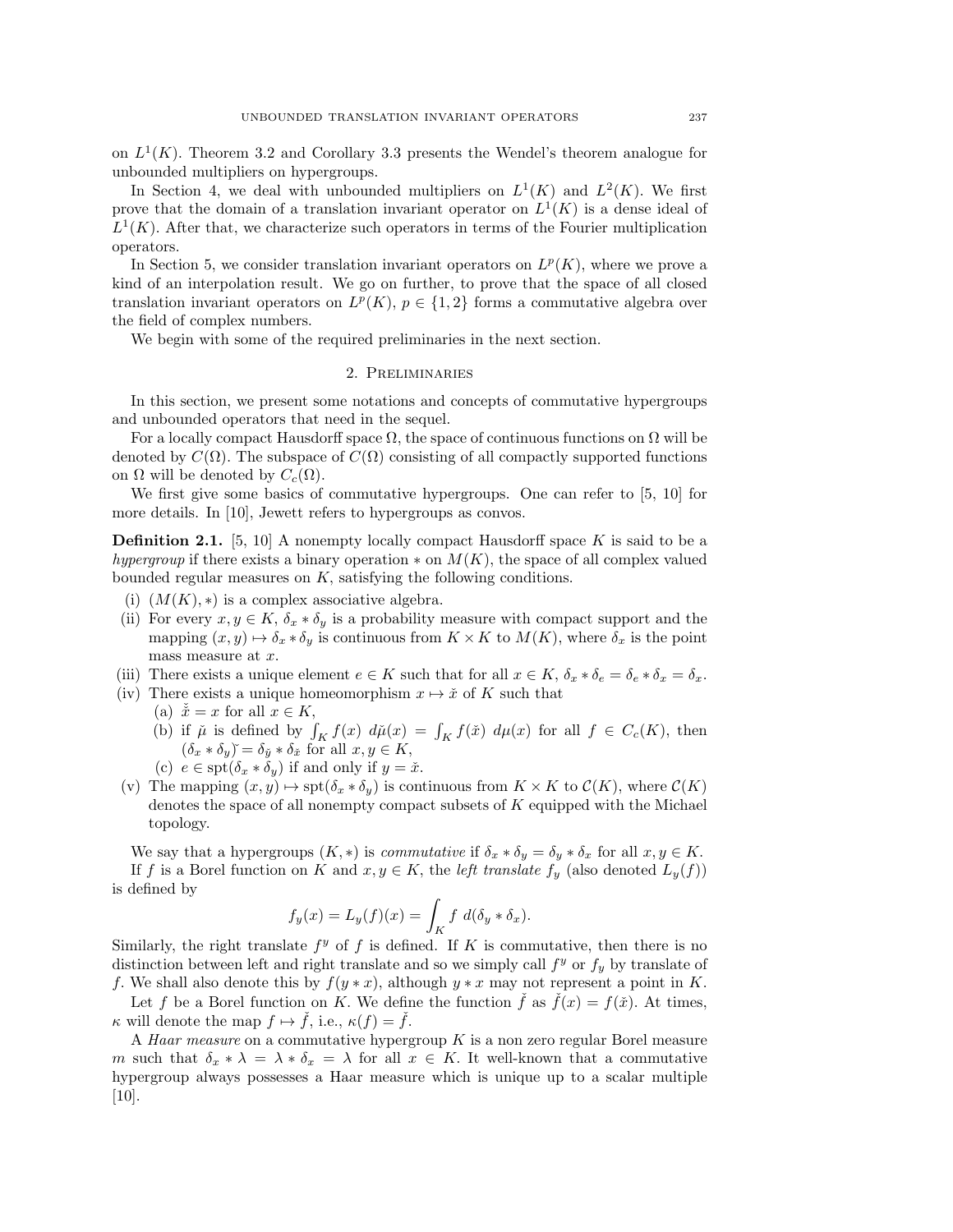From now onward, K will denote a commutative hypergroup with  $\lambda$  the Haar measure. For  $1 \leq p \leq \infty$ ,  $L^p(K, \lambda)$  will denote the usual  $L^p$ -space defined on the hypergroup K with respect to the Haar measure  $\lambda$ . We write  $L^p(K)$  for  $L^p(K,\lambda)$  if no confusion arises.

If f and g are Borel functions, then their convolution  $f * g$  is defined by

$$
f * g(x) = \int_K f(x * y)g(y) d\lambda(y) = \int_K f(x * y) (\kappa g)(y) d\lambda(y)
$$

whenever it makes sense.

For a commutative hypergroup K,  $L^1(K)$  is a commutative Banach algebra with respect to convolution of functions.

Denote the space of all continuous bounded complex-valued functions defined on K by  $C^b(K)$ . The dual of K, denoted  $\hat{K}$ , is defined by

$$
\widehat{K} = \{ \chi \in C^b(K) : \chi(x * y) = \chi(x)\chi(y), \chi(\check{x}) = \overline{\chi(x)} \text{ and } \chi(e) = 1 \ \forall \ x, y \in K \}.
$$

Equip  $\hat{K}$  with the compact-open topology so that  $\hat{K}$  is a locally compact Hausdorff space. The structure space on  $L^1(K)$  can be identified with  $\widehat{K}$ . In general,  $\widehat{K}$  may not have a naturally defined hypergroup structure. The Fourier transform of  $f \in L^1(K)$  is defined as

$$
(\mathcal{F}f)(\chi) = \widehat{f}(\chi) = \int_K f(x) \,\overline{\chi(x)} \, d\lambda(x), \quad \forall \ \chi \in \widehat{K}.
$$

There exists a unique positive Borel measure  $\pi_K$  on  $\hat{K}$ , called *Plancherel measure*, such that

$$
\int_K |f(x)|^2 dx = \int_{\widehat{K}} |\widehat{f}(\chi)|^2 d\pi_K(\chi), \quad \forall f \in L^2(K) \cap L^1(K).
$$

Note that the support S of  $\pi_K$ , unlike the group case, need not be the whole of  $\widehat{K}$ [5, Example 2.2.49]. The extension of the Fourier transform from  $L^1(K) \cap L^2(K)$  to  $L^2(K)$  is called as the *Plancherel transform*. The Fourier transform is an isometric isomorphism from  $L^2(K, \lambda)$  onto  $L^2(\mathcal{S}, \pi_K)$ . A commutative hypergroup is said to be a strong hypergroup if  $\hat{K}$  is also a commutative hypergroup and in this case  $S = \hat{K}$ . Further,  $\widehat{K}$  and K are isomorphic as hypergroups.

### Definition 2.2.

- (i) Let  $1 \leq p < \infty$ . A densely defined operator  $T : D(T) \subset L^p(K) \to L^p(K)$  is said to be *commute with translation* if the domain  $D(T)$  of T is invariant under translations, i.e.,  $L_x(D(T)) \subset D(T)$  for all  $x \in K$  and T commutes with every translations, i.e.,  $(Tf)_x = T(f_x)$  for  $x \in K$  and  $f \in D(T)$ .
- (ii) An operator  $T$  is called *translation invariant* if  $T$  is closable and commute with translations.

Denote the set of all translation invariant operator on  $L^p(K)$  by  $M(L^p(K))$ . A subset of  $M(L^p(K))$  consisting of all closed translation invariant operator is denoted by  $M_c(L^p(K)).$ 

Throughout this paper, K will denote a commutative hypergroup with a fixed Haar measure  $\lambda$ . Also K will denote the dual of K and let S will be the support of the Plancherel measure  $\pi_K$ . For an operator T, we will write  $D(T)$  for its domain.

# 3. WENDEL'S THEOREM FOR CLOSED LINEAR OPERATORS ON  $L^1(K)$

In this section, we prove Wendel's theorem for densely defined closed linear operators on  $L^1(K)$ . We begin this section with a Lemma which gives conditions under which the domain  $D(T)$  of a closed linear operator T on  $L^1(K)$  to be a right Banach  $L^1(K)$ -module.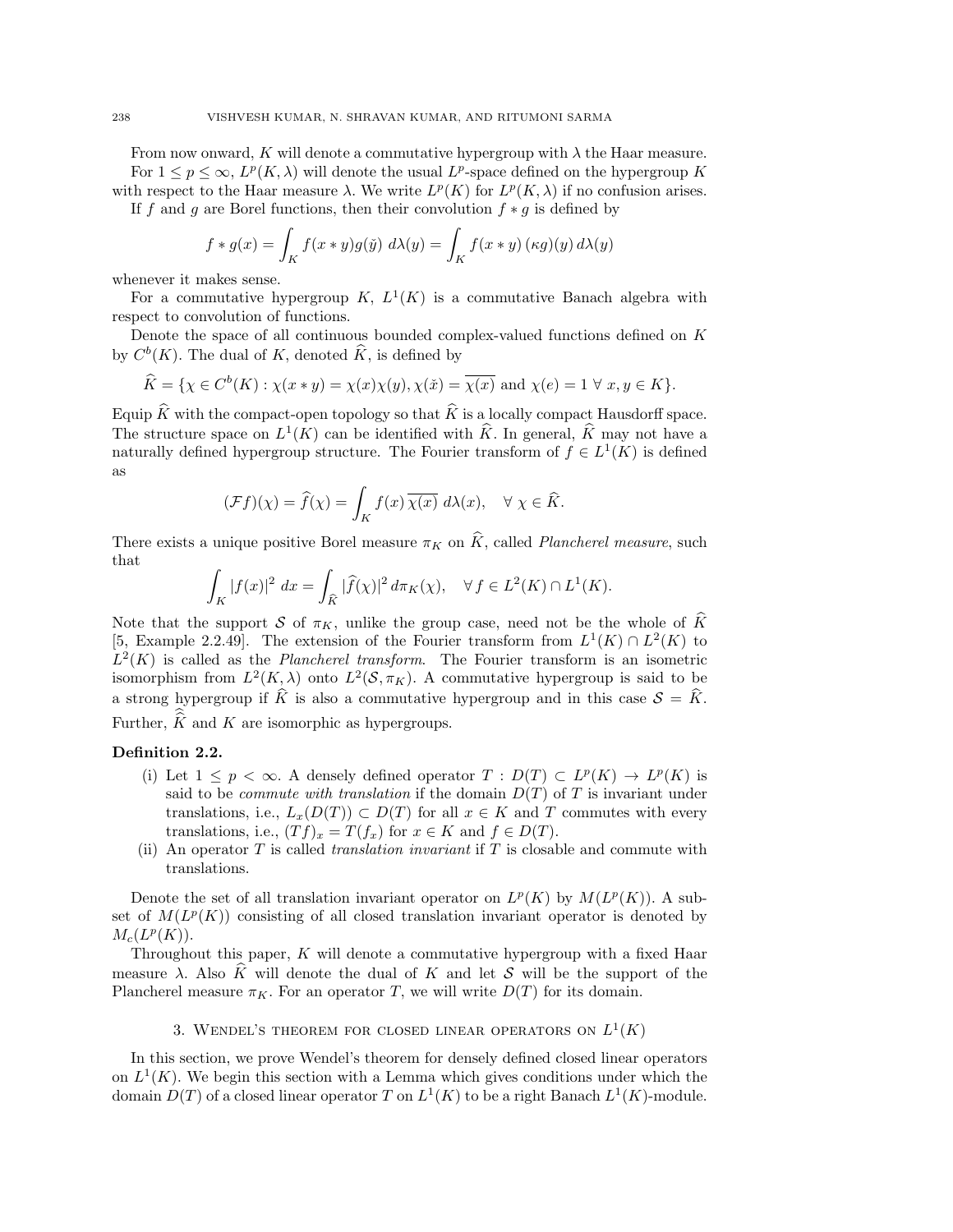**Lemma 3.1.** Let  $T: D(T) \subset L^1(K) \to L^1(K)$  be a closed linear operator. Suppose that, for  $f \in D(T)$  and  $g \in L^1(K)$ , we have

(i)  $f * g \in D(T)$ , (ii)  $(T f) * g = T(f * g)$ .

Then  $D(T)$  is right Banach  $L^1(K)$ -module under the usual convolution of functions and the norm  $\|\cdot\|_T$  defined by  $\|f\|_T := \|Tf\| + \|f\|, f \in D(T)$ . Moreover, we have  $D(T) *$  $L^{1}(K) = D(T).$ 

*Proof.* Since  $L^1(K)$  is a Banach algebra with respect to convolution, it is clear from (i) that  $D(T) * L^1(K) \subset D(T)$ , i.e.,  $D(T)$  is a right ideal of  $L^1(K)$ . Now, it is easy to check that  $D(T)$  becomes a right  $L^1(K)$ -module with respect to the norm  $\|\cdot\|_T$ . Since  $L^1(K)$ has a bounded right approximate identity and  $D(T) * L^1(K)$  is a closed subspace of  $D(T)$ [9, Theorem 32.22], we have  $D(T) * L^{1}(K) = D(T)$ .

Here is the promised characterization of a closed linear operator (need not be densely defined) to be a translation invariant operator.

**Theorem 3.2.** Let  $T: D(T) \subset L^1(K) \to L^1(K)$  be a closed linear operator. Then the following statements are equivalent:

- (i)  $(Tf)_x = T(f_x)$ , for all  $f \in D(T)$ ,  $x \in K$ .
- (ii)  $(T f) * \nu = T(f * \nu)$ , for all  $f \in D(T)$ ,  $\nu \in M(K)$ .
- (iii)  $(Tf) * g = T(f * g)$ , for all  $f \in D(T)$ ,  $g \in L^1(K)$ .

*Proof.* (i)  $\Rightarrow$  (ii). Let  $\mu \in M(K)$ . Then, by [6, Theorem 3.3.2], there exists a net  ${T_\alpha} \subset \text{span}{L_x : x \in K}$  such that

$$
\lim_{\alpha} \|T_{\alpha}f - f * \mu\| = 0, \quad \forall f \in L^{1}(K).
$$

Now, by assumption, T is a translation invariant operator and therefore  $D(T)$  is translation invariant and  $T_{\alpha}(Tf) = T(T_{\alpha}f)$  for all  $\alpha$ . Thus, we get

$$
\lim_{\alpha} ||T(T_{\alpha}f) - (Tf) * \mu|| = \lim_{\alpha} ||T_{\alpha}(Tf) - (Tf) * \mu|| = 0.
$$

As T is a closed operator, we get  $f * \mu \in D(T)$  and  $T(f * \mu) = (Tf) * \mu$ .

(ii)  $\Rightarrow$  (iii). This is clear from the fact  $L^1(K)$  can be embedded inside  $M(K)$  via  $f \mapsto f\lambda$ .

(iii)  $\Rightarrow$ , (i). By Lemma 3.1, we get  $D(T) * L^{1}(K) = D(T)$ . Therefore, for every  $f \in D(T)$  there exist  $g \in D(T)$  and  $h \in L^1(K)$  such that  $f = g * h$ . Now, since  $L_x, x \in K$ , is a bounded translation invariant operator and it is a multiplier. Therefore, by Weldel's theorem for bounded operators [17] we have

$$
(Tf)_x = (T(g*h))_x = ((Tg)*h)_x = (Tg)*h_x = T(g*h_x) = T((g*h)_x) = T(f_x).
$$

This establishes the implication.  $\square$ 

In [17], the authors prove Wendel's theorem for bounded linear operators. Our next corollary is an analogue of the Weldel's theorem for densely defined closed linear operators. Here,  $w_F$  denotes the weak topology  $\sigma(L^1(K), F)$ .

**Corollary 3.3.** Let  $T: L^1(K) \to L^1(K)$  be a densely defined closed linear operator. Then the following statements are equivalent:

- (i)  $(Tf)_x = T(f_x)$ , for all  $f \in D(T)$ ,  $x \in K$ .
- (ii)  $(T f) * \nu = T(f * \nu)$ , for all  $f \in D(T)$ ,  $\nu \in M(K)$ .
- (iii)  $(Tf) * g = T(f * g)$ , for all  $f \in D(T)$ ,  $g \in L^1(K)$ .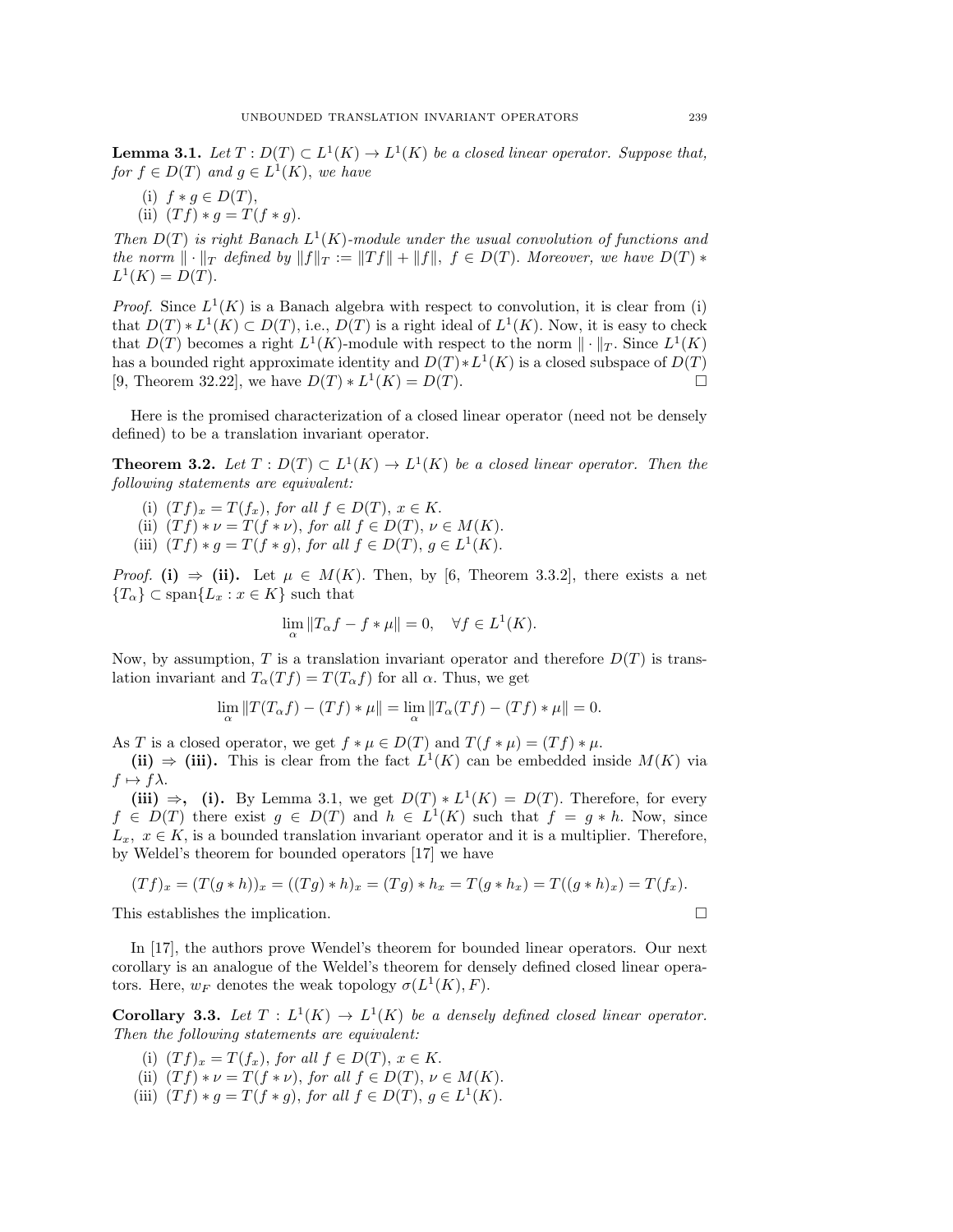(iv) There exist a translation invariant separating subset  $F \in L^{\infty}(K)$  and a net  $\{\mu_{\alpha}\}_\alpha \subset M(K)$  such that

$$
w_F - \lim_{\alpha} \mu_{\alpha} * f = T(f)
$$

defines T, i.e., the above equality holds for all  $f \in D(T)$  and

$$
\{f: \exists g \in L^1(K) \text{ s.t. } w_F - \lim_{\alpha} \mu_\alpha * f = g\} = D(T).
$$

*Proof.* In view of Theorem 3.2, it is enough to show that the statements (i) and (iv) are equivalent. Suppose that (i) holds and hence (ii) and (iii) also hold. Let  ${u_{\alpha}}_{\alpha} \subset D(T)$ be a bounded left approximate identity in  $L^1(K)$  bounded by  $K > 0$ . Note that the domain  $D(T^*)$  of the adjoint  $T^*$  of T is separating in  $L^1(K)$  as  $D(T^*)$  is weak\*-dense in  $L^{\infty}(K)$  [12, Proposition 5.2]. Also, for  $\varphi \in D(T^*)$ ,  $\varphi T$  is a continuous linear functional on  $D(T)$ . Thus, for  $f \in D(T)$ ,

$$
\lim_{\alpha} \langle (Tu_{\alpha}) * f, \varphi \rangle = \lim_{\alpha} \langle T(u_{\alpha} * f), \varphi \rangle = \langle Tf, \varphi \rangle, \quad \varphi \in D(T^{*}).
$$

Therefore, if  $\mu_{\alpha} = (Tu_{\alpha})\lambda \in M(K)$ , then by setting  $F := D(T^*)$ , we have

(1) 
$$
w_F - \lim_{\alpha} \mu_\alpha * f = Tf.
$$

Now, suppose that there exist g and h in  $L^1(K)$  such that

$$
\lim_{\alpha}\langle \mu_{\alpha}*h,\varphi\rangle=\langle g,\varphi\rangle,\quad \forall \varphi\in D(T^*).
$$

Then, we have

$$
\langle g, \varphi \rangle = \langle h, \overline{\varphi T} \rangle = \langle h, T^* \varphi \rangle, \quad \forall \varphi \in D(T^*),
$$

where  $\overline{\varphi T}$  is the unique continuous extension of  $\varphi T$  to  $L^1(K)$ . Therefore, we get  $h \in$  $D(T^{**})$  and  $T^{**}h = g$ . As we know that  $T^{**} = T$  [12, Proposition 5.2], it follows that  $h \in D(T)$  and  $Th = g$ . Thus, T is completely determined by (1).

Now, it remains to show that  $F := D(T^*)$  is invariant under composition with right translations. Let  $x \in K$  and  $\varphi \in D(T^*)$ . Then

$$
|\langle (Tf)_x, \varphi \rangle| = |\langle Tf_x, \varphi \rangle| \le ||\varphi T|| ||L_x|| ||f|| \le ||\varphi T|| ||f||, \quad \forall f \in D(T).
$$

Therefore, we have  $\langle (\cdot)_x, \varphi \rangle \in D(T^*)$ , which is the required condition. Hence, (i)  $\Rightarrow$  (iv) is established.

We now prove the other implication. Let  $f \in D(T)$ . Then, for  $h \in F$  and  $x \in K$ ,

$$
\lim_\alpha \langle \mu_\alpha * f - Tf, h \rangle = 0
$$

and

$$
\lim_{\alpha} \langle \mu_{\alpha} * f_x - (Tf)_x, h \rangle = \lim_{\alpha} \langle (\mu_{\alpha} * f - Tf)_x, h \rangle = 0,
$$

i.e.,  $w_F - \lim_{\alpha} \mu_{\alpha} * f_x = (Tf)_x$ . Hence, by assumption we have  $f_x \in D(T)$  and  $Tf_x =$  $(Tf)_x$ .

Remark. We remark here that the statements given in this section holds true with same proof even for a general hypergroup (not necessarily commutative) possessing a Haar measure.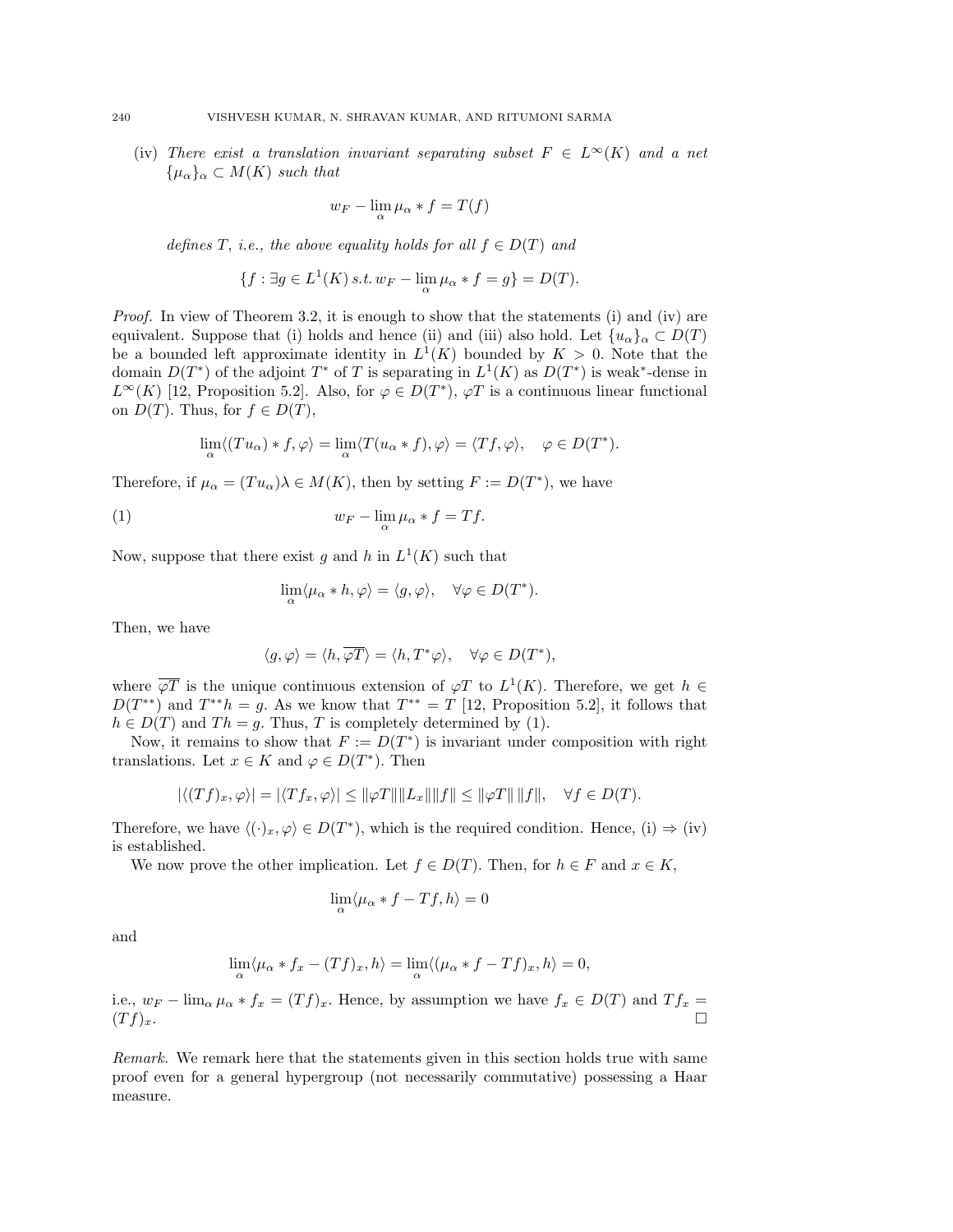4. CHARACTERIZATION OF UNBOUNDED MULTIPLIERS ON  $L^1(K)$  and  $L^2(K)$ 

We begin this section with the following important lemma. As the proof follows similar lines as in [2, Lemma 1] by using the Young's inequality and [10, Theorem 5.1 D], we omit the proof of it.

**Lemma 4.1.** Let  $1 \leq p, q, r \leq \infty$  satisfy  $\frac{1}{p} + \frac{1}{q} - \frac{1}{r} = 1$ . If  $A \subset L^p(K)$  and  $B \subset L^q(K)$ are dense subsets, then the linear span span $\{A*B\}$  of A and B is weak- $*$  dense in  $L^r(K)$ . Further, if  $r < \infty$ , then span $\{A * B\}$  is norm dense in  $L^r(K)$ .

The following theorem presents an unbounded version of [7, Proposition 3], which characterizes translation invariant operators. Also, it says that the domain of an unbounded translation invariant operator on  $L^1(K)$  is a dense ideal.

**Theorem 4.2.** Let  $1 \leq p < \infty$  and let T be a translation invariant operator on  $L^p(K)$ . Then we have  $L^1(K) * D(T) \subset D(\overline{T})$  and  $\overline{T}(f * g) = f * Tg$  for all  $f \in L^1(K)$  and  $g \in D(T)$ .

*Proof.* Since T is translation invariant, for  $h \in D(T^*)$  and  $g \in D(T)$  we get

$$
(h * \kappa Tg)(x) = \int_K h(x * y) (\kappa Tg)(\tilde{y}) d\lambda(y)
$$
  
= 
$$
\int_K h(x * y) (Tg)(y) d\lambda(y)
$$
  
= 
$$
\int_K h(y) (Tg)(\tilde{x} * y) d\lambda(y), \text{ by [10, Theorem 5.1D]},
$$
  
= 
$$
\int_K h(y) (Tg)_{\tilde{x}}(y) d\lambda(y)
$$
  
= 
$$
\int_K h(y) (Tg_{\tilde{x}})(y) d\lambda(y)
$$
  
= 
$$
\langle h, Tg_{\tilde{x}} \rangle = \langle T^*h, g_{\tilde{x}} \rangle, \forall x \in K.
$$

So we have

$$
|(h * \kappa Tg)(x)| = |\langle T^*h, g_{\tilde{x}} \rangle| \le ||T^*h||_{p'} ||g_{\tilde{x}}||_p \le ||T^*h||_{p'} ||g||_p
$$

and hence  $||h * \kappa Tg||_{\infty} \leq ||T^*h||_{p'} ||g||_{p}.$ 

Let  $f \in L^1(K)$ . Then, Young's inequality gives

$$
|\langle f * h, Tg \rangle| = |(f * h * \kappa Tg)(0)| \le ||f * h * \kappa Tg||_{\infty} \le ||f||_1 ||T^*h||_{p'} ||g||_p,
$$

hence, by definition of the adjoint,  $f * h \in D(T^*)$ .

Now, note that

$$
(h * \kappa Tg)(x) = \langle T^*h, g_{\check{x}} \rangle = \int_K (T^*h)(y) g_{\check{x}}(y) d\lambda(y)
$$

$$
= \int_K (T^*h)(x * y) (\kappa g)(\check{y}) d\lambda(y) = (T^*h * \kappa g)(x),
$$

and thus, for all  $q \in D(T)$ ,

 $\langle T^*(f * h), g \rangle = \langle f * h, T^*(g) \rangle = (f * h * \kappa T^* g)(0) = (f * T^* h * \kappa g)(0) = \langle f * T^* h, g \rangle.$ By the density of  $D(T)$ , we get  $T^*(f * h) = f * T^*h$ . This gives

$$
\langle T^*h, f * g \rangle = (T^*h * \kappa g * \kappa f)(0) = (h * (\kappa Tg) * \kappa f)(0)
$$
  
= 
$$
(h * \kappa (f * Tg))(0) = \langle h, f * Tg \rangle.
$$

Since  $\overline{T}$  is the  $\sigma(L^{p'}, L^p)$ -dual of  $T^*$ , where  $\sigma(L^{p'}, L^p)$  denotes the weak-topology (see [18, Corollary IV.7.1]), we have  $f * g \in D(\overline{T})$ . Hence  $L^1(K) * D(T) \subset D(\overline{T})$ .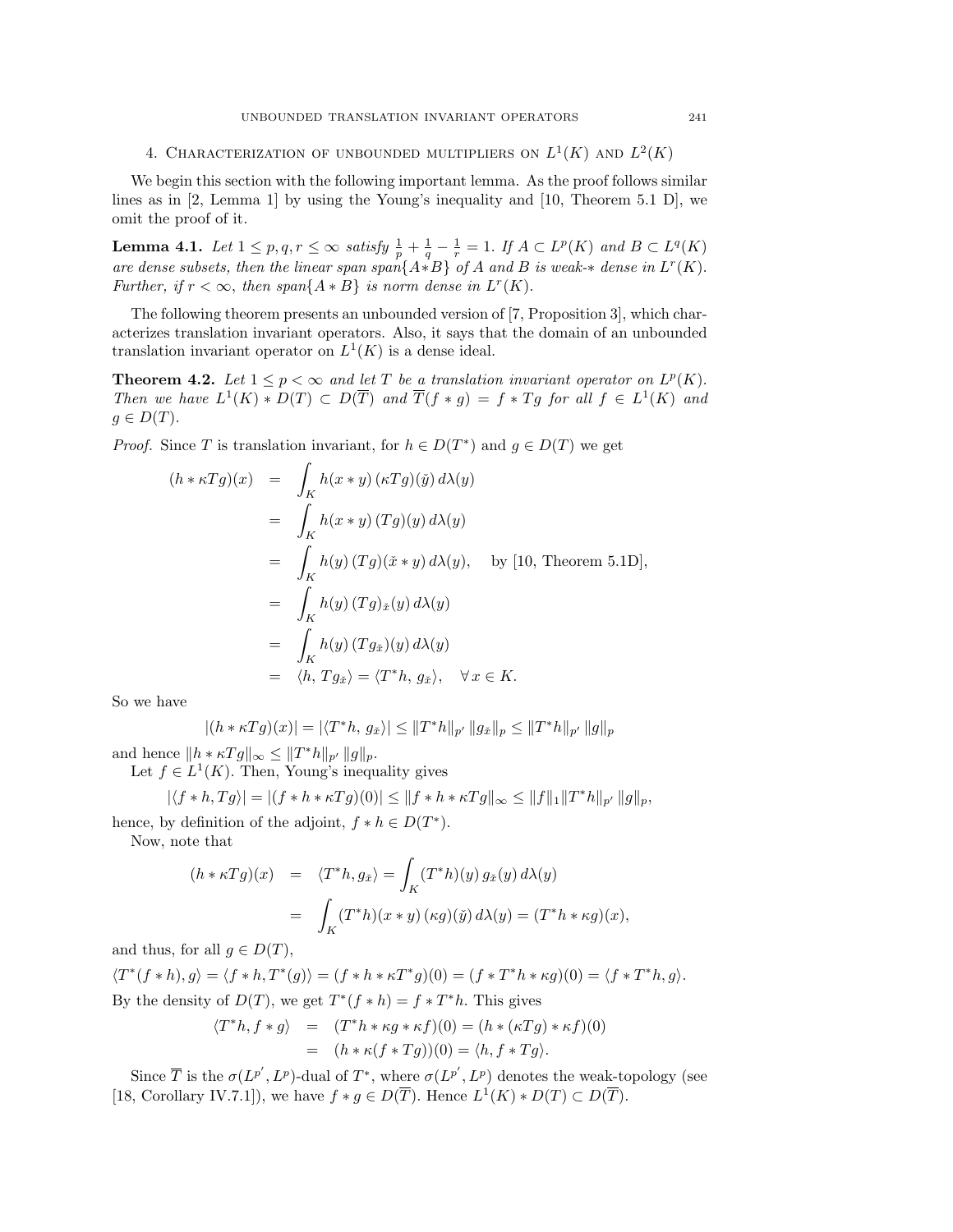Further,

$$
\langle h, f * Tg \rangle = \langle T^*h, f * g \rangle = \langle h, \overline{T}(f * g) \rangle.
$$

By using  $\sigma(L^{p'}, L^p)$ - density of  $D(T^*)$ , we get  $\overline{T}(f * g) = f * Tg$  for all  $f \in L^1(K)$  and  $g \in D(T)$ .

The following corollary gives a characterization of translation invariant operator on  $L^1(K)$  in terms of the Fourier transform. A version of the following corollary for bounded translation invariant operators can be found in [7, Theorem 1].

**Corollary 4.3.** Let T be a densely defined linear operator on  $L^1(K)$  with the domain  $D(T)$ . Then the following statements are equivalent:

- (i) T is translation invariant.
- (ii) T is closable,  $f*g \in D(\overline{T})$ , and  $\overline{T}(f*g) = f*Tg$  for all  $f \in L^1(K)$  and  $g \in D(T)$ .
- (iii) There exists a unique  $\varphi_T \in C(\widehat{K})$  such that  $\widehat{T} f = \varphi_T \widehat{f}$  for all  $f \in D(T)$ .

*Proof.* (i) $\Rightarrow$ (ii). This follows from Theorem 4.2.

(ii)  $\Rightarrow$  (iii). Since the maximal ideal space of  $L^1(K)$  is  $\widehat{K}$ , it becomes a particular case of [19, Theorem 1].

(iii)  $\Rightarrow$  (i). We know that for  $x \in K$  and  $\chi \in \widehat{K}$ ,

$$
\widehat{f}_x(\chi) = \chi(x)\widehat{f}(\chi) = \widehat{\delta_x}(\xi)\widehat{f}(\xi).
$$

Therefore, we get

$$
\widehat{(Tf)_x} = \widehat{\delta_x}(\xi)\widehat{Tf}(\xi) = \widehat{\delta_x}(\xi)\varphi_T(\xi)\widehat{f}(\xi) = \varphi_T(\xi)\widehat{\delta_x}(\xi)\widehat{f}(\xi) = \varphi_T(\xi)\widehat{f}_x(\xi) = \widehat{Tf}_x(\xi).
$$

The fact that the map  $f \mapsto \hat{f}$  from  $L^1(K)$  to  $C_0(\hat{K})$  is a norm decreasing homomorphism ensures that T commutes with translations. Hence (i) holds.  $\square$ 

The function  $\varphi_T : \widehat{K} \to \mathbb{C}$  in the above Corollary is called as the symbol associated with the translation invariant operator T.

In general, we do not know if any continuous function on  $\hat{K}$  is a symbol for a translation invariant operator. But if  $K$  is compact then we have the following result which shows that any complex valued function is a symbol for some translation invariant operator defined on  $L^1(K)$ .

**Corollary 4.4.** Let K be a commutative compact hypergroup and let  $\varphi : \widehat{K} \to \mathbb{C}$  be any function. Then there exists a translation invariant operator T on  $L^1(K)$  such that  $\varphi_T = \varphi$ .

*Proof.* Since K is compact it follows that its dual  $\hat{K}$  is discrete and therefore  $\varphi$  is continuous. Note that the set  $D := \mathcal{F}^{-1}(C_c(\widehat{K}))$  is a dense subset of  $L^2(K)$  because the Fourier transform  $\mathcal F$  is an isometry from  $L^2(K)$  onto  $L^2(\hat K)$  and  $C_c(\hat K)$  is dense in  $L^2(\hat K)$ . Since  $L^2(K)$  is dense in  $L^1(K)$  this implies that D is also dense in  $L^1(K)$ . Now, note that  $\varphi f \in C_c(\widehat{K}) \cap \mathcal{F}(L^1(K))$ . Therefore, we can define an operator  $T: D \to L^1(K)$  by  $Tf = \mathcal{F}^{-1}(\varphi f)$ . Now, by Corollary 4.3, T is a translation invariant operator on  $L^1(K)$ and  $\varphi$  is symbol for T.

The following theorem presents some basic properties of translation invariant operators.

**Theorem 4.5.** Let T be a translation invariant operator. Then

(i) Let  $1 \leq p \leq \infty$ . If C is a core for T and D is a dense subset  $L^1(K)$  then  $span[D*C]$  is a core for T.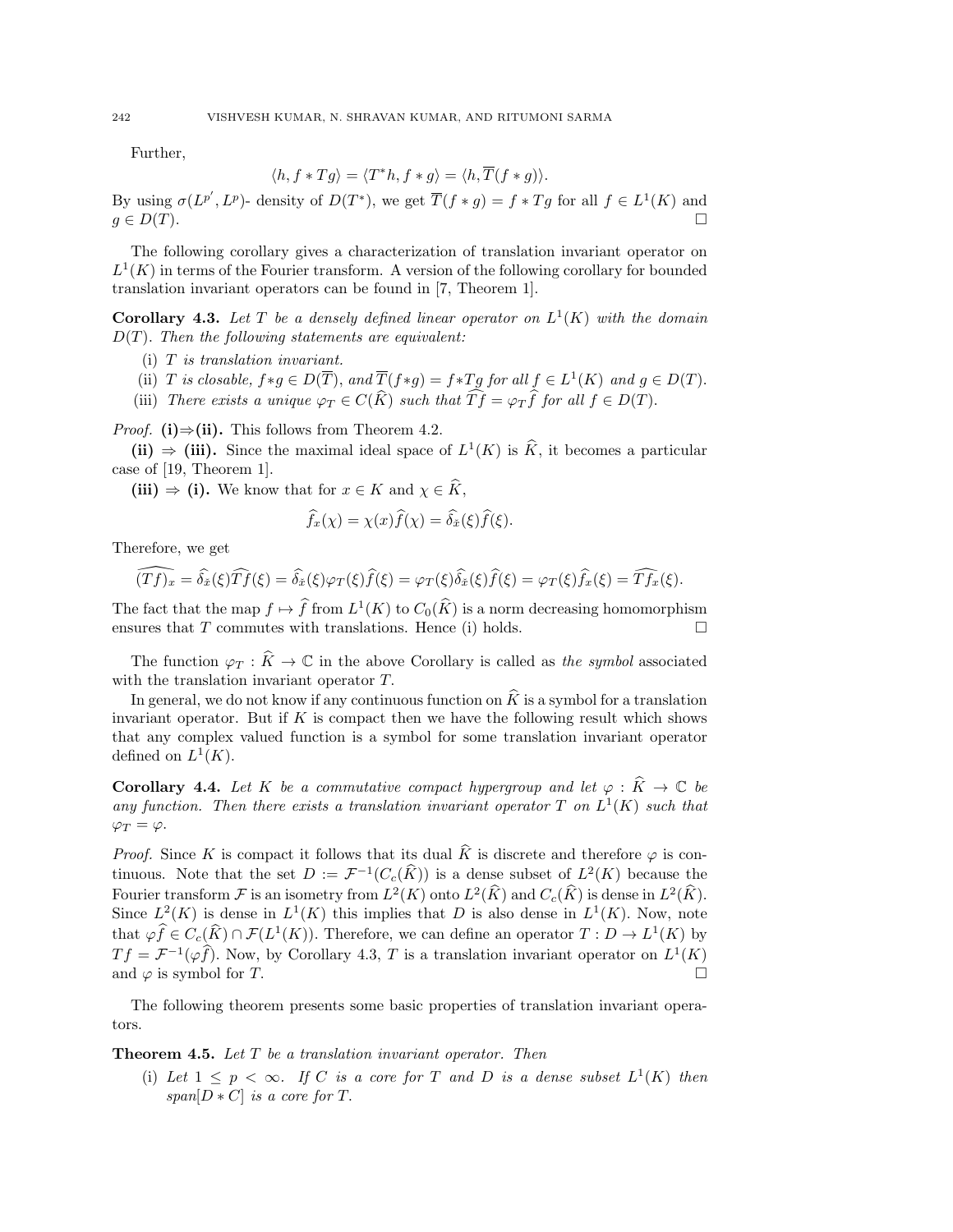(ii) Let  $1 \leq p \leq 2$ . If  $D(\overline{T}) \cap L^1(K)$  is a core for  $\overline{T}$ , then the dual operator  $T^*$  on  $L^{p'}(K)$  is an extension of the translation invariant operator  $\kappa T\kappa$  defined from  $\kappa(\text{span}[C_c(K) * (D(\overline{T}) \cap L^1(K))]) \subset L^{p'}(K)$  to  $L^{p'}(K)$ .

*Proof.* (i) By Lemma 4.1 span $[D * C]$  is dense in  $L^p(K)$ . Therefore, by Theorem 4.2,  $\overline{T}|_{\text{span}[D*C]}$  is a densely defined closable operator on  $L^p(K)$ . Let  $f \in D(T)$ . Then, there exists a sequence  $\{f_n\} \subset C$  such that  $\lim \|f_n - f\|_p = 0$  and  $\lim \|Tf_n - \overline{T}f\| = 0$ . Let  $\{h_n\} \subset L^1(K)$  be a bounded approximate identity for  $L^p(K)$  as in [13, Lemma 3.3] and hence  $\lim ||h_n * f_n - f_n||_p = 0$  and  $\lim ||h_n * Tf_n - Tf_n||_p = 0$ . Since D is dense in  $L^1(K)$ we can choose  $\{h_n\}$  from D. Therefore, by Theorem 4.2, it follows that span $[D * C]$  is a core of T.

(ii) Again, by Lemma 4.1, the space span $[C_c(K) * (D(\overline{T}) \cap L^1(K))] = D$  (say) is a dense subspace of  $D(\overline{T})$ . Since  $p' \geq p$ , D is weak\*-dense in  $L^{p'}(K)$  (norm dense if  $p > 1$ ). Now, for  $f \in \kappa D$  and  $g \in D(\overline{T}) \cap L^1(K)$ , Theorem 4.2 yields that

$$
\langle f, \overline{T}g \rangle = (f \ast \kappa(\overline{T}f))(0) = \overline{T}(\kappa f \ast g)(0) = (\overline{T}\kappa f \ast g)(0) = \langle \kappa \overline{T} \kappa f, g \rangle.
$$

Now,  $\kappa \overline{T} \kappa f \in L^{p'}(K)$  give  $f \in D(T^*)$  because  $D(\overline{T}) \cap L^1(K)$  is a core. Thus,  $\langle T^* f, g \rangle =$  $\langle \kappa \overline{T} \kappa f, g \rangle$  and this shows  $T^* f = \kappa \overline{T} \kappa f$ .

**Notation:** For  $1 \leq p \leq \infty$  and  $\varphi$  a measurable function on S with respect to  $\pi_K$ , set

$$
D^{p}(\varphi) = \{ f \in L^{p}(\mathcal{S}) : \varphi f \in L^{p}(\mathcal{S}) \}.
$$

In [7], Sina characterized the bounded multiplies on  $L^2(K)$  in terms multiplication operators of  $L^{\infty}$ - functions on S. Our next theorem characterizes the unbounded multipliers on  $L^2(K)$ . It says that there is a one to one correspondence between the set of translation invariant operators on  $L^2(K)$  and set of all complex-valued measurable functions on S.

### Theorem 4.6.

- (i) Let T be a translation invariant operator on  $L^2(K)$ . Then there exists a measurable function  $\varphi_T : \mathcal{S} \to \mathbb{C}$  such that  $\widehat{T} f = \varphi_T \widehat{f}$  for all  $f \in D(T)$ . Further,  $\varphi_T$  is uniquely determined locally a.e..
- (ii) Let  $\varphi : \mathcal{S} \to \mathbb{C}$  be a measurable function. Then the operator

$$
T: \mathcal{F}^{-1}(D^2(\varphi)) \subset L^2(K) \to L^2(K)
$$

given by  $Tf = \mathcal{F}^{-1}(\varphi \hat{f})$  is a translation invariant operator, where  $\mathcal{F}^{-1}$  is the inverse of the Fourier transform  $\mathcal F$  on  $L^2(K)$ .

*Proof.* (i) First note that, by [11, Theorem 3.24, p. 275], the operator  $S := T^*\overline{T}$  is a densely defined, self-adjoint, positive operator and the core of  $\overline{T}$  is  $D(T^*\overline{T})$ . Therefore,  $(I + S)^{-1}$  is a translation invariant operator on  $L^2(K)$ . Hence, by [7, Theorem 2], there exists a measurable function  $\varphi \in L^{\infty}(\mathcal{S})$  such that

$$
\mathcal{F}((I+S)^{-1}f) = \varphi \widehat{f}, \quad \forall f \in L^2(K).
$$

By applying [6, Corollary 3.2.10] to our setting, we get a measurable set  $E \subset \mathcal{S}$  such that

$$
\overline{\mathcal{F}(D(S))} = \overline{\mathcal{F}(\text{Range}(I+S)^{-1})} = \chi_E \cdot L^2(\mathcal{S}).
$$

Note that  $\varphi(\chi) \neq 0$  locally a.e. because  $\mathcal{S} \backslash E$  is locally null w.r.t.  $\pi_K$ . Set

$$
\varphi_S(\xi) = \begin{cases} \frac{1}{\varphi(\xi)} - 1 & \text{if } \varphi(\xi) \neq 0, \\ 0 & \text{otherwise.} \end{cases}
$$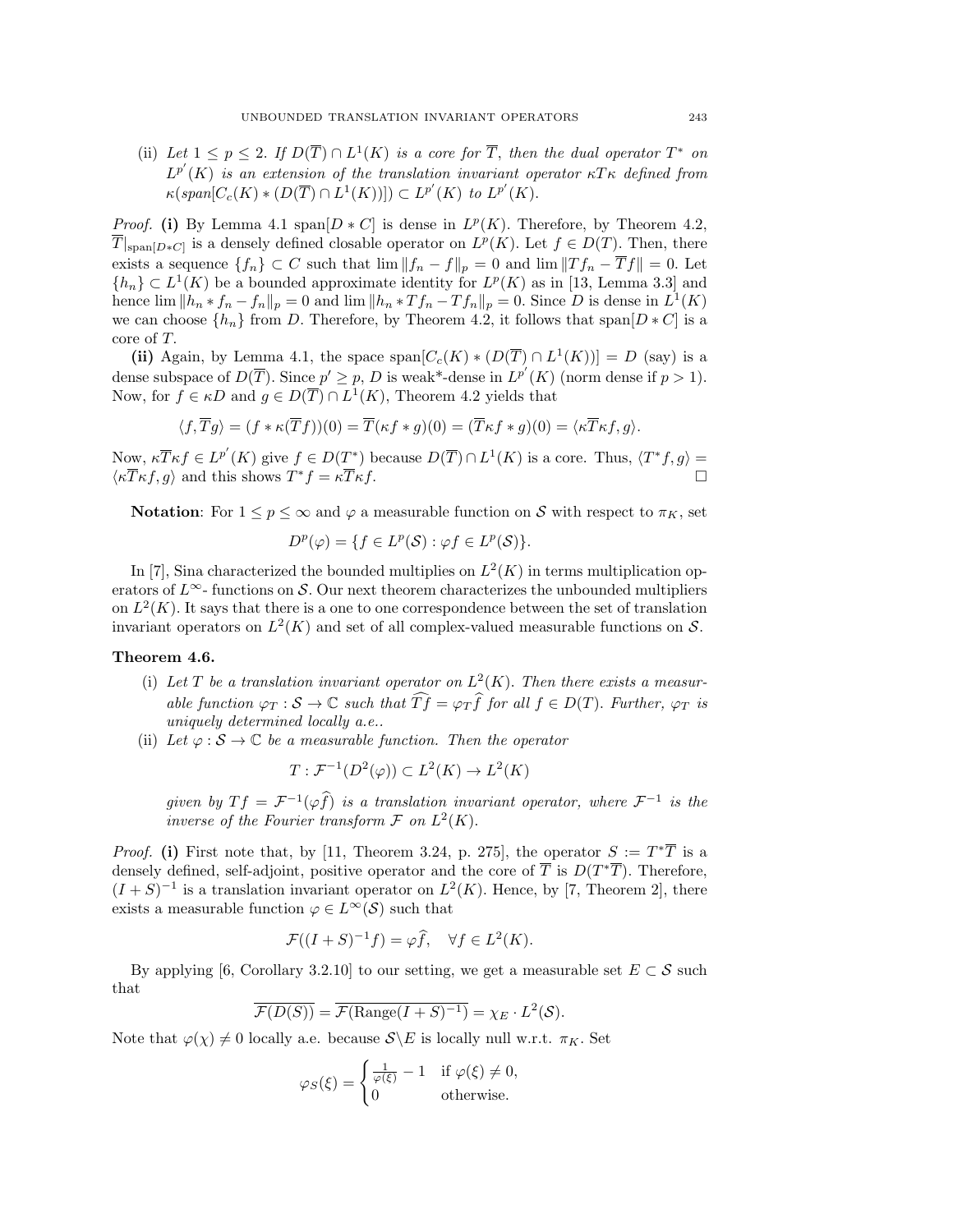Since  $\|\varphi\|_{\infty} \leq |((I + S)^{-1}||_{\mathcal{B}(L^2(K))}, \varphi_S$  is measurable and  $\varphi_S \geq 0$  a. e. locally. Now, for  $f \in D(S) = \text{Range}(I + S)^{-1}$ , there exists  $g \in L^2(K)$  such that  $f = (I + S)^{-1}g$  and hence  $\hat{f} = \mathcal{F}((I + S)^{-1}g) = \varphi \hat{f}$ . This also shows that  $(I + S)f = g$  and hence

$$
\widehat{S}f = \widehat{g} - \widehat{f} = \frac{1}{\varphi}\varphi\widehat{g} - \widehat{f} = \left(\frac{1}{\varphi} - 1\right)\widehat{f} = \varphi_S\widehat{f} \quad \text{a.e.}.
$$

Since Range $((I + S)^{-1}) = D(T^*\overline{T}) \subset D(\overline{T})$ , the operator  $\overline{T}(I + T^*\overline{T})^{-1}$  is well-defined on  $D(\overline{T}(I + S)^{-1}) = L^2(K)$ . It follows from closed graph theorem that the operator  $\overline{T}(I + S)^{-1}$  is bounded on  $L^2(K)$ . Further,  $\overline{T}(I + S)^{-1}$  commutes with translations and hence there exists a symbol  $\psi \in L^{\infty}(S)$  for it.

Set  $\varphi_T = \psi \cdot (1 + \varphi_S)$ . Then  $\varphi_T$  is measurable function and we have, for  $f \in D(T^*\overline{T})$ 

$$
\overline{T}f = \mathcal{F}(\overline{T}(I+S)^{-1}(I+S)f) = \psi \mathcal{F}((I+S)f) = \psi(\widehat{f} + \varphi S\widehat{f}) = \varphi T\widehat{f}.
$$

Since  $D(T^*\overline{T})$  is a core for  $\overline{T}$ , we get  $\widehat{T}f = \varphi_T \widehat{f}$ .

Next, we prove the uniqueness of  $\varphi_T$ . Let  $\varphi_1$  and  $\varphi_2$  be two symbols for the operator T. Set

$$
F = \{ \xi \in S : \varphi_1(\xi) \neq \varphi_2(\xi) \}.
$$

Then, for all  $f \in D(T)$ ,  $\chi_F \cdot (\varphi_1 - \varphi_2)f = \chi_F \cdot \mathcal{F}(Tf - Tf) = 0$  a.e.. Therefore,  $\chi_F \cdot f = 0$ and

$$
L^2(\mathcal{S}) = \overline{\mathcal{F}(D(T))} \subset \chi_{\mathcal{S}\setminus F} \cdot L^2(\mathcal{S})
$$

implies that F is locally null with respect to  $\pi_K$ . Hence,  $\varphi_1 = \varphi_2$  a.e. locally.

(ii) The multiplication operator  $M_{\varphi}$  from  $D^2(\varphi) \subset L^2(\mathcal{S})$  to  $L^2(\mathcal{S})$  given by  $M_{\varphi}(f) =$  $\varphi f$  is a densely defined closed operator. Now, the proof follows by using the fact that the Fourier transform is an isometry on  $L^2$  $(K).$ 

## 5. UNBOUNDED TRANSLATION INVARIANT OPERATORS ON  $L^p(K)$

In this section, we deal with translation invariant operators on  $L^p$ -spaces on commutative hypergroups. We present results related to interpolation and duality for translation invariant operators and uniqueness of closed extension of a translation invariant operator. At last, we prove that the set of all closed translation invariant operators on  $L^1(K)$ or  $L^2(K)$  bears a commutative algebra structure.

We begin this section with the following important lemma.

**Lemma 5.1.** Let  $1 \leq p_1 \leq r \leq p_2 < \infty$  and let  $T \in M(L^{p_1}(K)) \cap M(L^{p_2}(K))$ . Then we have  $T \in M(L^r(K)).$ 

*Proof.* Let  $T \in M(L^{p_1}(K)) \cap M(L^{p_2}(K))$ . It is clear that it is enough to show that T is closable on  $L^r(K)$  for proving that  $T \in M(L^r(K))$ . Throughout this proof, for the sake of clarity, we write the domain of T as  $D(T_r)$  if the operator T is acting on  $L^r(K)$ .

We prove the closability of T on  $L^r(K)$  by proving that  $D((T_r)^*)$  is dense in  $L^{r'}(K)$ . Since  $L^{p_2}(K)$  is a reflexive space it follows that  $D((T_{p_2})^*)$  is dense in  $L^{p'_2}(K)$  and therefore, by Theorem 4.5 (i),  $\text{span}[C_c(K) * D((T_{p'_2})^*)]$  is a core for  $T^*_{p_2}$  (which is the adjoint of T acting as an operator on  $L^{p_2}(K)$ ). For  $\tilde{f} \in C_c(K) * D(T_{p_2}^*)$  and  $g \in D(T_r)$  we get, by Lemma 4.1,

$$
T_{p_2}^* f \in C_c(K) * L^{p'_2}(K) \subset L^{r'}(K)
$$

and

$$
\langle T_{p_2}^* f, g \rangle = \langle f, T_{p_2} g \rangle = \langle f, T_r g \rangle = \langle T_r^* f, g \rangle,
$$

which gives that  $\text{span}[C_c(K) * D((T_{p_2})^*)] \subset D((T_r)^*)$ . Now,  $\text{span}[C_c(K) * D((T_{p_2})^*)]$ , and hence  $D((T_r)^*)$  is dense in  $L^{r'}(K)$  by Lemma 4.1, which proves our assertion. Therefore,  $T$  is closable on  $L^r$  $(K).$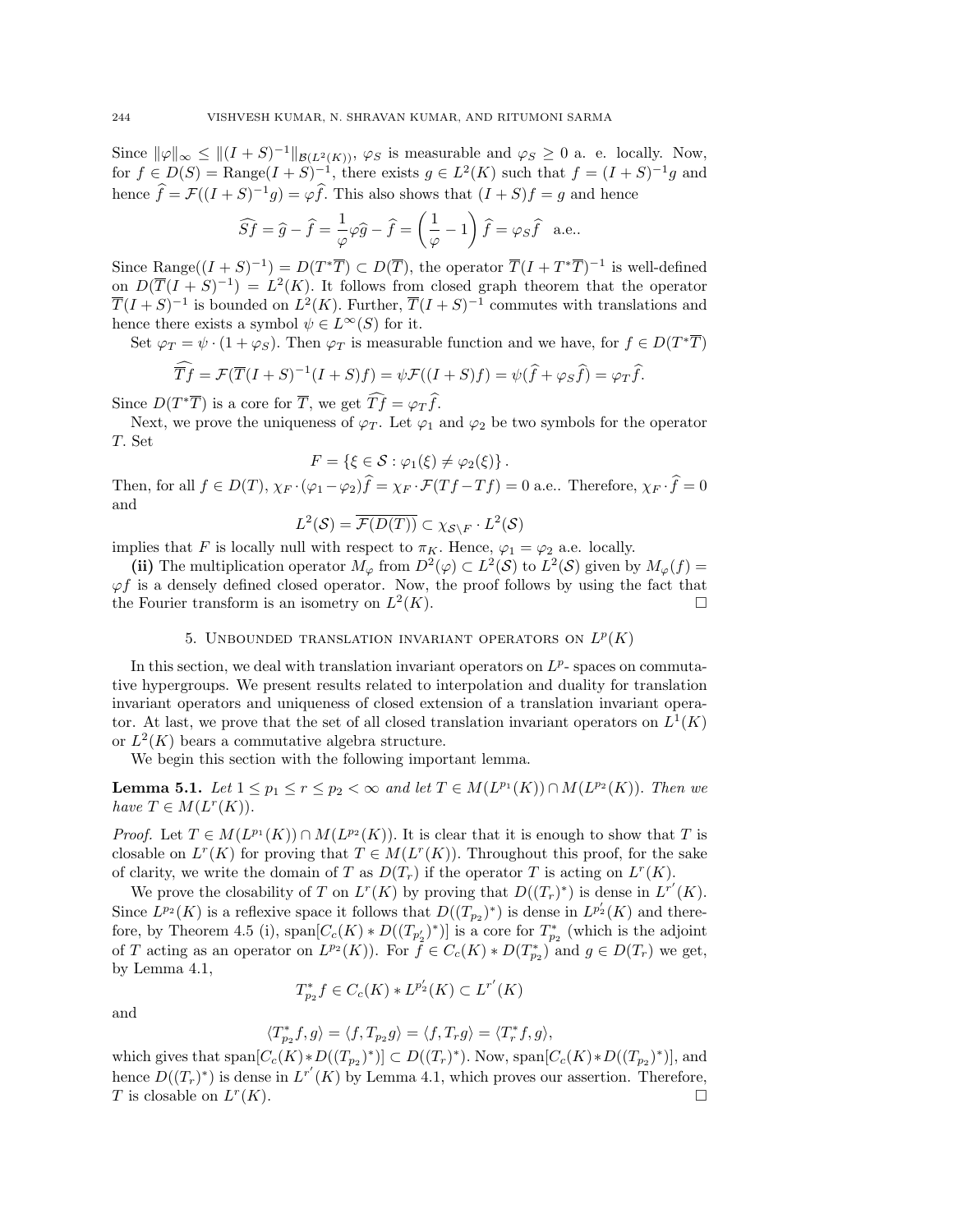For bounded translation invariant operator the following is true [6, p. 32]:

$$
M(L^1(K)) \subset M(L^p(K)) \subset M(L^q(K)) \subset M(L^2(K)),
$$

where  $1 \leq p \leq 2$  and  $p \leq q \leq p'$ . We prove these inclusions for the unbounded translation invariant operators in the next two results. The following theorem is well-known for bounded translation invariant operators (see [6, Chapter 3]). It can be seen as an interpolation theorem.

**Theorem 5.2.** Let  $1 \leq p \leq 2$ ,  $p \leq q \leq p'$ ,  $q < \infty$  and let T be a translation invariant operator on  $L^p(K)$  such that  $D(\overline{T}) \cap L^1(K)$  is dense in  $L^p(K)$ . Then  $\overline{T}|_D$  is a translation invariant operator on  $L^q(K)$ , where  $D := span[C_c(K) * (D(\overline{T}) \cap L^1(K))].$ 

Proof. Note that, Lemma 5.1 together with Theorem 4.6 and corollary 4.3 gives that  $\overline{T}|_D \in M(L^r(K))$  for  $1 \le r \le 2$  and hence the case  $p = 1$  follows. Now, let  $1 < p \le 2$ . Therefore  $1 < p \le p' < \infty$  and so  $D = \text{span}[C_c(K) * (D(\overline{T}) \cap L^1(K))]$  is dense in  $L^{p'}(K)$ . With the help of Theorem 4.5, one can see that  $\overline{T}|_D \subset \kappa T^* \kappa$ . Hence  $\overline{T}|_D$  is closable on  $L^{p'}(K)$ . By combining this with the assumption, we get that  $\overline{T}|_D \in M(L^p(K)) \cap$  $M(L^{p'}(K))$ . Hence, by Lemma 5.1, we get that  $\overline{T}|_D \in M(L^q(K))$ .

Our next corollary says that  $M(L^1(K)) \subset M(L^p(K))$  for  $1 \leq p < \infty$  and will be useful for application purposes.

**Corollary 5.3.** Let T be a translation invariant operator on  $L^1(K)$ . Assume that  $D(T)$ is dense in  $L^1(K) \cap L^p(K)$ , for  $1 \leq p < \infty$ . If T maps  $D(T)$  into  $L^1(K) \cap L^p(K)$  then T is a translation invariant operator on  $L^p(K)$ .

*Proof.* The Theorem 5.2 above shows that  $\overline{T}|_D \in M(L^p(K))$  where  $D := \text{span}[C_c(K) *$  $D(\overline{T})$ . Therefore, for proving this corollary, it is enough to prove that the closure of  $\overline{T}|_D$ on  $L^p(K)$  extends T. Suppose that  $\{g_n\} \in C_c(K)$  is a approximate identity for  $L^p(K)$ (see [13, Lemma 3.3]) such that

$$
g_n * f \to f
$$
 and  $T|_D(g_n * f) = g_n * Tf = Tf$ 

in p-norm. This shows that  $T \subset \overline{T}|_D$ .

The following lemma will be used in proving the next theorem. Here, we assume that  $K$  is a strong hypergroup.

**Lemma 5.4.** Let  $1 \leq p < \infty$ ,  $T \in M_c(L^p(K))$ ,  $D_1 := \mathcal{F}(D(T))$  and let h be a measurable function on S with respect to  $\pi_K$  such that  $hf \in L^1(\mathcal{S})$  for all  $f \in D_1$ . Then  $\int_{\mathcal{S}} hf d\pi_K =$ 0 for all  $f \in D_1$  implies that  $h = 0$  a.e.  $\pi_K$ -locally.

*Proof.* Let U and V be subsets of S such that  $\pi_K(U) < \infty$  and  $\pi_K(V) < \infty$ . Then  $\chi_U * \chi_V \in \mathcal{F}(L^1(K))$  (see [1, Lemma 2.1]). Therefore, by Theorem 4.2, we have  $(\chi_U *$  $\chi_V$ ) ·  $D_1 \subset D_1$ . Choose neighborhoods  $U_n$  of e such that

$$
\lim_{n} \|\chi_{U} * \mu_{n} - \chi_{U}\|_{2} = 0,
$$

where  $\mu_n = \frac{\chi_{U_n}}{\pi_K(U_n)}$  (see [8, Theorem 25.15]). We can suppose (possibly by taking subsequence) that the convergence  $\chi_U * \mu_n \to \chi_U$  is  $\pi_K$ -a.e. and also, we have

$$
\lim_{n} \| (\chi_U * \mu_n) h f - h f \chi_U \|_1 = 0.
$$

Thus, by using the estimate  $||\chi_U*\mu||_{\infty} \le ||\chi_U||_{\infty} \frac{1}{\pi_K(U_n)} ||\chi_{U_n}||_1 = 1$ , we get  $\int_{\mathcal{S}} h\chi_U f d\pi_K =$ 0 for all  $f \in D_1$  and for all U such that  $\pi_K(U) < \infty$ . By approximating any measurable subset by finite  $\pi_K$ - measure sets we get  $\int_{\mathcal{S}} h \chi_U f d\pi_K = 0$  for all  $\pi_K$ -measurable subset of S and  $f \in D_1$ . Further, by the weak<sup>\*</sup>-density of simple function in  $L^{\infty}(\mathcal{S})$ , we get  $\int_K h g f d\pi_K = 0$  for all  $g \in L^{\infty}(\mathcal{S})$  and  $f \in D_1$ .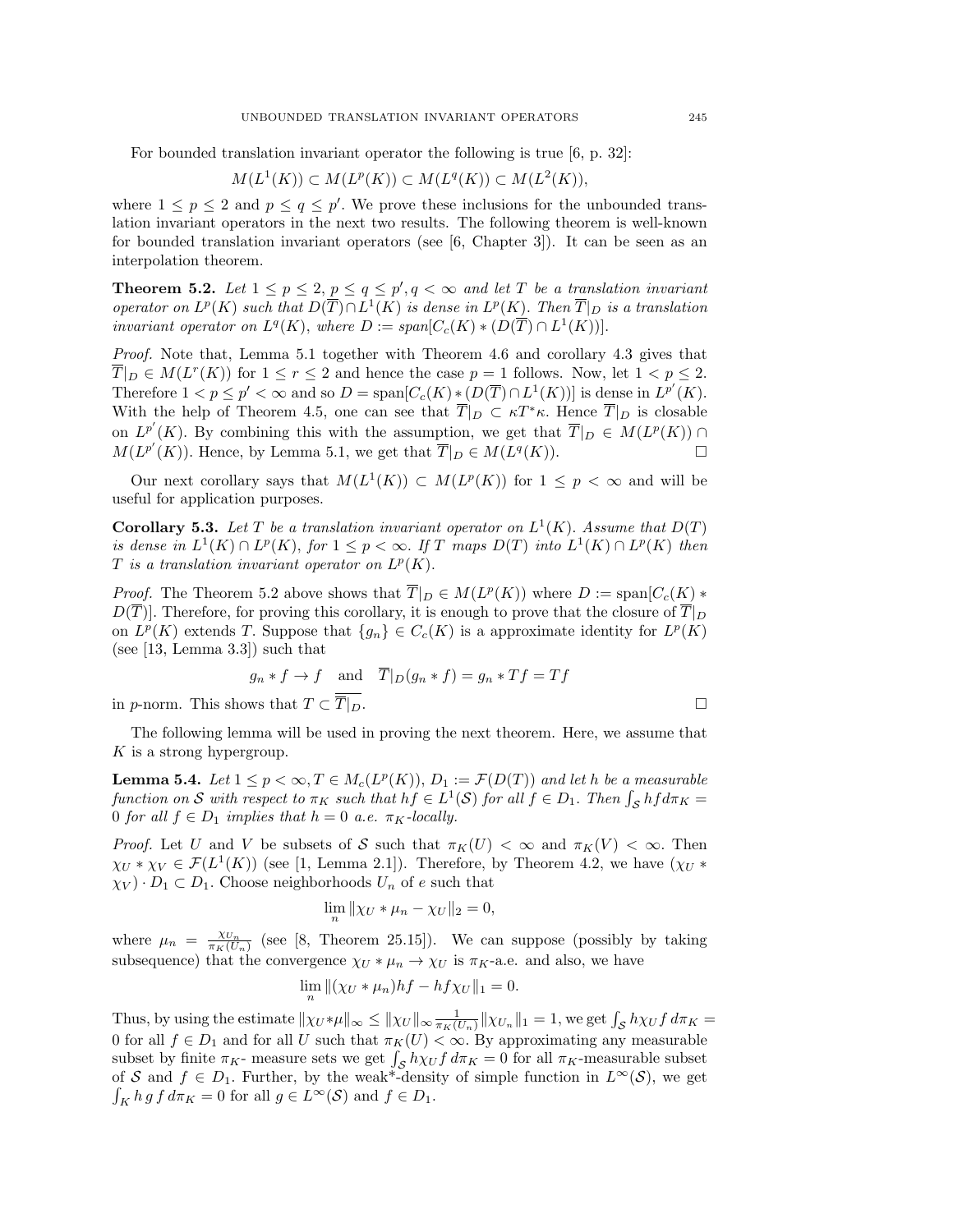Finally, if  $\pi_K(U) < \infty$ , take  $g := (1 + |h|)^{-1} \chi_U$ , so that  $g \in L^2(\mathcal{S}) \cap L^{\infty}(\mathcal{S})$ . In particular,  $hg \in L^2(\mathcal{S})$ . Whenever  $\pi_K(U) < \infty$ , the density of  $D_1$  gives that  $\chi_U \cdot h = 0$ . Hence  $h = 0$  a.e.  $\pi_K$ -locally.

Our next result is about the uniqueness of the closed extension of a translation invariant operator on  $L^p(K)$ . Here also we assume that K is a strong hypergroup.

**Theorem 5.5.** Let  $1 \leq p < \infty$  and let  $T_1$  and  $T_2$  be closed translation invariant operator on  $L^p(K)$ , i.e.,  $T_1, T_2 \in M_c(L^p(K))$  such that  $T_1 \subset T_2$ . If  $D(T_i) \cap L^1(K)$  is a core for  $T_i$   $(i = 1, 2)$  or  $p = 2$  then  $T_1 = T_2$ .

*Proof.* First assume that  $p \neq 2$ . Then, by Theorem 4.5 (i),

$$
D = \text{span}[(D(T_1) \cap L^1(K)) * (D(T_2) \cap L^2(K))] \subset D(T_1) \cap D(T_2)
$$

is a core for  $T_2$ . Then  $T_2 = \overline{T_2|_D}$ . But we also have  $T_2|_D \subset T_1 \subset T_2$ . Therefore,  $T_1 = T_2$ .

Now, assume that  $p = 2$ . Then  $D_1 = \mathcal{F}(D(T_1)) \subset \mathcal{F}(D(T_2)) \subset D^2(\varphi_{T_2})$ , where  $\varphi_{T_2}$  is the symbol associated with  $T_2$ . Therefore, it is enough to show that  $D_1$  is a core for the multiplication operator  $M_{\varphi_{T_2}} : L^2(\mathcal{S}) \to L^2(\mathcal{S})$  given by  $M_{\varphi}(f) = \varphi_{T_2} f$  with the domain  $D^2(\varphi)$ .

First, we prove that  $(M_{\varphi_{T_2}}|_{D_1})^* = M_{\varphi_{T_2}}^*$ . To see this, note that  $M_{\varphi_{T_2}}|_{D_1} \subset M_{\varphi_{T_2}}$  and therefore  $(M_{\varphi_{T_2}})^* \subset (M_{\varphi_{T_2}}|_{D_1})^*$ . Now, for the other side inclusion, let  $g \in (D(M_{\varphi_{T_2}}|_{D_1})^*)$ . Then we have, for all  $f \in D_1$ ,

$$
\int_{\mathcal{S}} (g\varphi_{T_2} - (M_{\varphi_{T_2}}|_{D_1})^*g) f d\pi_K = \langle g, (M_{\varphi_{T_2}}|_{D_1}f)f \rangle - \langle (M_{\varphi_{T_2}}|_{D_1})^*g, f \rangle = 0.
$$

Therefore, by Lemma 5.4, we get  $g\varphi_{T_2} - (M_{\varphi_{T_2}}|_{D_1})^*g = 0$  a.e.  $\pi_K$ -locally and so  $g \in$  $D^2(\varphi_{T_2}) = D(M^*_{\varphi_{T_2}})$ . Hence,  $(M_{\varphi_{T_2}}|_{D_1})^* = M^*_{\varphi_{T_2}}$ . This implies that  $M_{\varphi_{T_2}} = M^{**}_{\varphi_{T_2}} =$  $(M_{\varphi_{T_2}}|_{D_1})^{**} = \overline{M_{\varphi_{T_2}}|_{D_1}}$ . Therefore,  $D_1$  is core for  $M_{\varphi_{T_2}}$ . Hence the proof.

The following theorem says that the space of all closed translation invariant operators on  $L^p(K)$  for  $p = 1$  or 2 is a commutative algebra over the field of complex numbers.

**Theorem 5.6.** Let  $p = 1$  or 2. Then  $M_c(L^p(K))$ , the set of all closed translation invariant operators on  $L^p(K)$ , forms a commutative algebra over  $\mathbb C$  with respect to the following operations: For  $\hat{T}, S \in M_c(L^p(K))$  and  $\alpha \in \mathbb{C}$ 

$$
T +_{M_c} S = \overline{T + S}
$$
,  $\alpha \cdot_{M_c} T = \overline{\alpha T}$  and  $T \circ_{M_c} S = \overline{T \circ S}$ .

*Proof.* For  $p = 1$ , the operation  $+_{M_c}$  and  $\circ_{M_c}$  is defined on a common core of for S and T, namely,  $D(S) * D(T)$  which is contained in  $D(T + S) \cap D(T \circ T)$ . Therefore, all the three operations are well-defined. Verifying all algebraic operations is a routine check. By Corollary 4.3,  $T + S$  and  $T \circ S$  are given by symbols  $\varphi_T + \varphi_S$  and  $\varphi_T \varphi_S$ , where  $\varphi_T$ and  $\varphi_S$  are symbols of T and S respectively. By Corollary 4.3,  $T + S$  and  $T \circ S$  are closable with a unique closed extension.

For  $p = 2$ , the proof is similar to  $p = 1$  case by noting that the common core for T and S, namely,  $\mathcal{F}^{-1}(D^2((1+|\varphi_T|)(1+|\varphi_S|))) \subset D(T+S) \cap D(T \circ S)$  as  $|\varphi_T|, |\varphi_S|, |\varphi_T + \varphi_S|$ and  $|\varphi_S\varphi_T|$  are less or equal to  $(1+|\varphi_T|)(1+|\varphi_S|)$ .

Acknowledgments. The first author thanks the Council of Scientific and Industrial Research, India, for the research grant. He would also like to express his deep gratitude to Prof. Ajit Iqbal Singh for suggesting this problem.